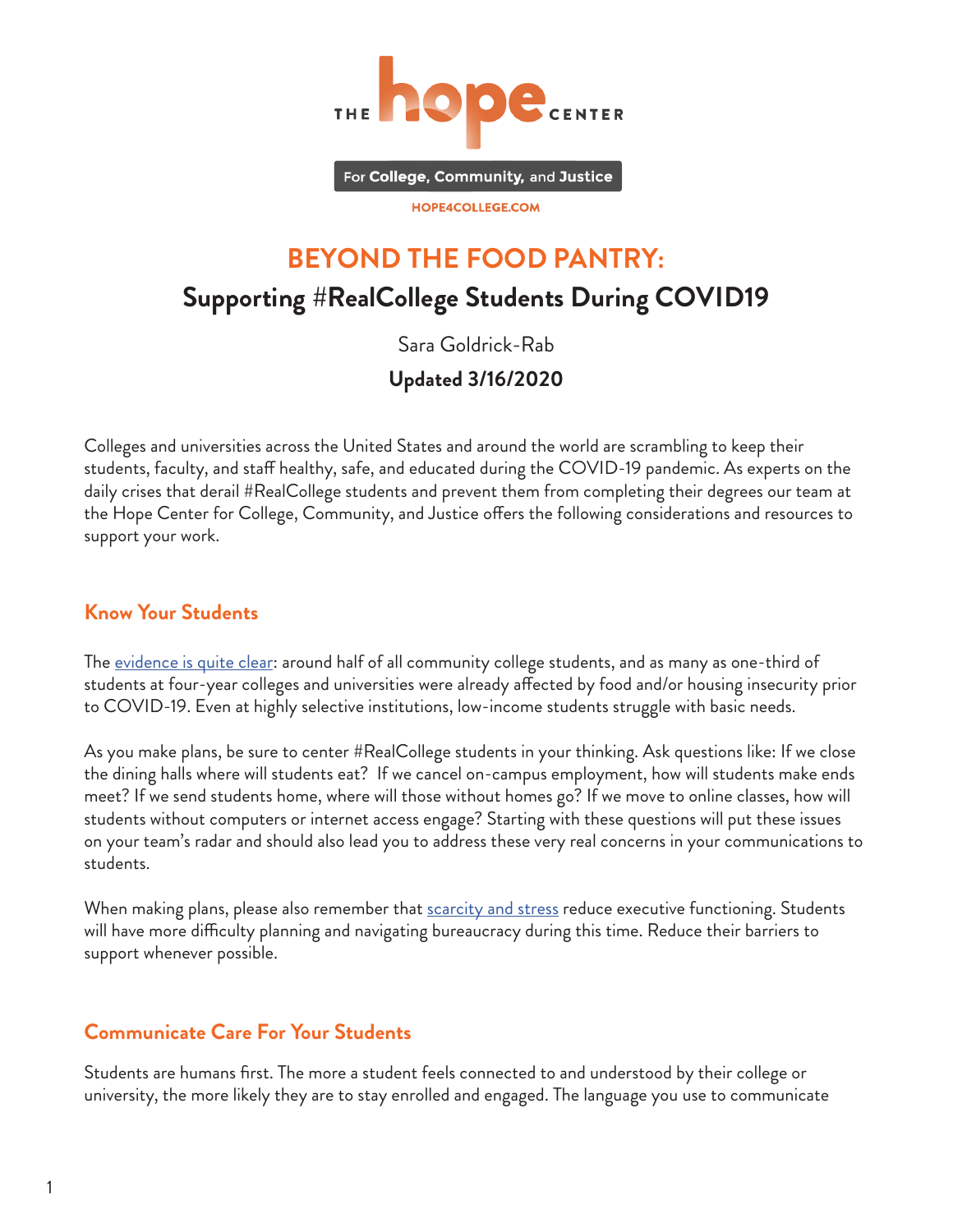

about the response to COVID-19 matters—it must convey care along with urgency. Communicate the need for **physical** distance as opposed to **social** distance to emphasize that you are still a community while observing recommended prevention practices.

Consider using multiple platforms and modes to reach students and ensure information about what your college or university are doing to address the crisis are updated frequently. Be sure to address their basic needs in those communications. <u>Berea College's response</u> is a great example, as is this <u>guide from the state</u> <u>[of New Jersey](https://nj.gov/highereducation/documents/pdf/index/COVID-19_A%20Guide%20for%20New%20Jersey%20Institutions%20of%20Higher%20Education.pdf)</u> to their higher education institutions. Providing the contact information of a specific person to answer specific questions is particularly helpful. Please avoid offering only generic emails where students cannot be confident that they will receive a response in a timely fashion.

Provide faculty with information about supportive resources so that they can disseminate them but are not required to assemble them. It is critical that students receive information repeatedly, as when they are stressed, they are less likely to recognize and receive it the first time it is offered.

#### **Serve All Your Students**

*Health care* – Many students are uninsured.

- They need to know that if they are eligible for *Medicaid*, they can get coverage to get screened and treated.
- For students who are not eligible for Medicaid or undocumented, they can go to a health center and access care site with sliding scale fees.
- Ensuring your campus health center accepts Medicaid is also crucial in serving #RealCollege students. If it doesn't, please offer them information on nearby community providers.

Food— Many students are [facing food insecurity](https://hope4college.com/realcollege-2020-five-years-of-evidence-on-basic-needs-insecurity/) and need access to affordable food.

- Campus food pantries should confer with the local food bank to ensure you can serve the community while adhering to CDC guidelines. One option may be to prepare bags of food that can be left for students to pick up. Food bank locations or food resources can be found by visiting [www.auntbertha.com](http://www.auntbertha.com/) or by the Why Hunger hotline at **1(800) 5-HUNGRY**.
- Before closing dining halls, proactively communicate with students about their alternative options. The main message they need to hear is that they will have access to food.
	- If possible, prepare meals that they can retrieve and take home, or deliver it to them. Some institutions are employing resident hall assistants or dining hall works to deliver.
	- Communicate with your campus food provider to identify food that can be recovered and distributed so that it is not wasted.
	- Employ an online chat service like Slack to allow students to communicate their needs to whomever is preparing the food.
- If this crisis goes on and students' finances are deeply affected, some students may become newly [eligible for SNAP](https://hope4college.com/wp-content/uploads/2019/04/Beyond-the-Food-Pantry-Student-Access-to-SNAP.pdf). Be sure to get them information about that critical program and help them apply. You may direct students to your state health and human services websites that offer resources about available public benefit programs and screeners to test their eligibility.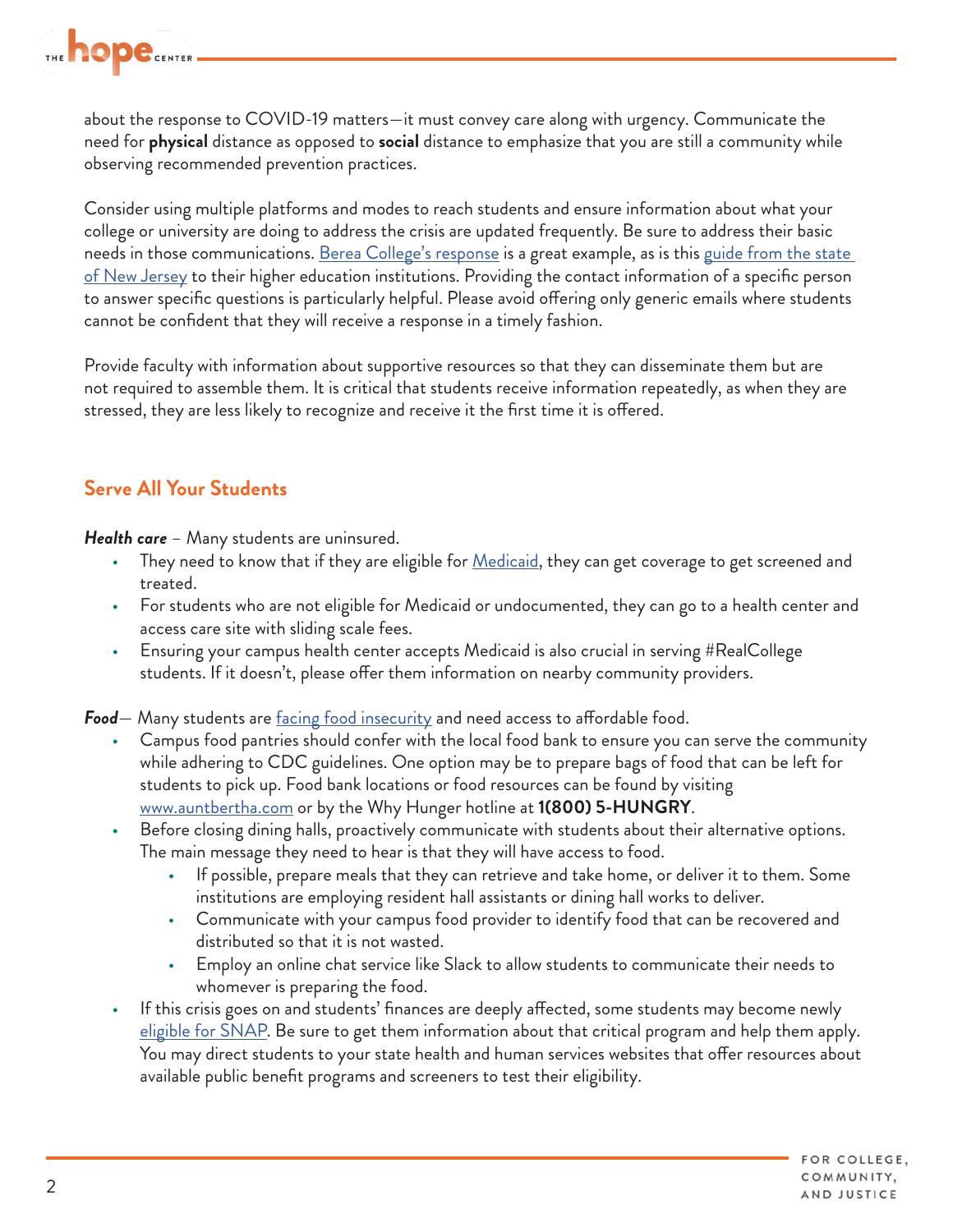*Emergency aid*—Students will face unexpected expenses and a likely loss of wages during this time due to the lack of paid family and medical leave. Some may need plane fare to get home, while others need money to pay their rent.

- If you haven't already, now is the time to deploy an emergency aid fund that is as minimally invasive and burdensome as possible.
- If you have an online application and distribution system in place, you'll be ready to go. If you need an online emergency aid system, **Edquity** is offering immediate support, including offering free distribution for two institutions.<sup>[1](#page-3-0)</sup>

*Housing*— The Hope Center's [most recent #RealCollege survey](https://hope4college.com/realcollege-2020-five-years-of-evidence-on-basic-needs-insecurity/) found that 46% of students were housing insecure and 17% homeless in the previous year. We also know that some students living on-campus may have nowhere else to go.

- Set up an easy, confidential way for students to communicate with a counselor and identify alternative housing arrangements. Berea College welcomed the 13% of their student body who requested the ability to stay on campus to continue to do so.
- Off-campus students will also struggle during this time, particularly if they are unable to pay rent due to job loss or unexpected expenses.
- Students experiencing homelessness may find that where they have been staying is no longer an option if someone in that household is sick, due to increased fear, or even pressure from the household to conserve resources.
- You can also share information with students on how to reduce their [utility bills](https://hope4college.com/beyond-the-food-pantry-lowering-college-students-bills-with-energy-assistance-programs/) and apply for emergency funding if they need it.
- For students who need to move, Penske rents trucks to 18-23 year-olds without a surcharge and provides a 10% discount to college students, while UHaul is offering 30 days of free self-storage to [college students](https://www.uhaul.com/Articles/About/20625/College-Students-U-Haul-Offers-30-Days-Free-Self-Storage-amid-Coronavirus-Outbreak/?utm_campaign=uhaulsm&utm_source=twitter&utm_medium=pr&utm_content=20200312-uhaulisoffering30).
- For those who may be worried about quarantining in a home where they do not feel safe, help is available from the National Domestic Violence Hotline 24/7/365 at @ndvh by chat or by calling their hotline at **1-800-799-7233**.

*Financial Consequences*— Students' incomes will be impacted in a variety of ways. Here are a couple of additional considerations.

- [Recently issued guidance from the Department of Education](https://ifap.ed.gov/electronic-announcements/030520Guidance4interruptionsrelated2CoronavirusCOVID19) clarifies that students who have a Federal Work-Study (FWS) position and are unable to work due to school closure or distance learning *may continue to be paid* for the FWS hours they were scheduled to work.
- Students who are receiving assistance through public programs such as the Supplemental Nutrition Assistance Program (SNAP), the Temporary Assistance for Needy Families (TANF) program, or a child care subsidy should discuss with their caseworker how to handle unexpected changes in school or work schedules due to COVID-19 to avoid disruptions in their assistance. Students can also check their local human services websites to see if there are proactive updates.
- Colleges and universities should review [this memo from the office of Federal Student Aid](https://ifap.ed.gov/electronic-announcements/030520Guidance4interruptionsrelated2CoronavirusCOVID19) to assess how to respond to the impact COVID-19 may have on grants, loans and financial aid.

*Instructional Considerations*— Colleges and universities are grappling with how to handle the impact on academics and instruction. Some institutions have chosen to suspend instructional activities to allow students, staff, and employees to focus on their health and wellbeing. Some have decided to move to a